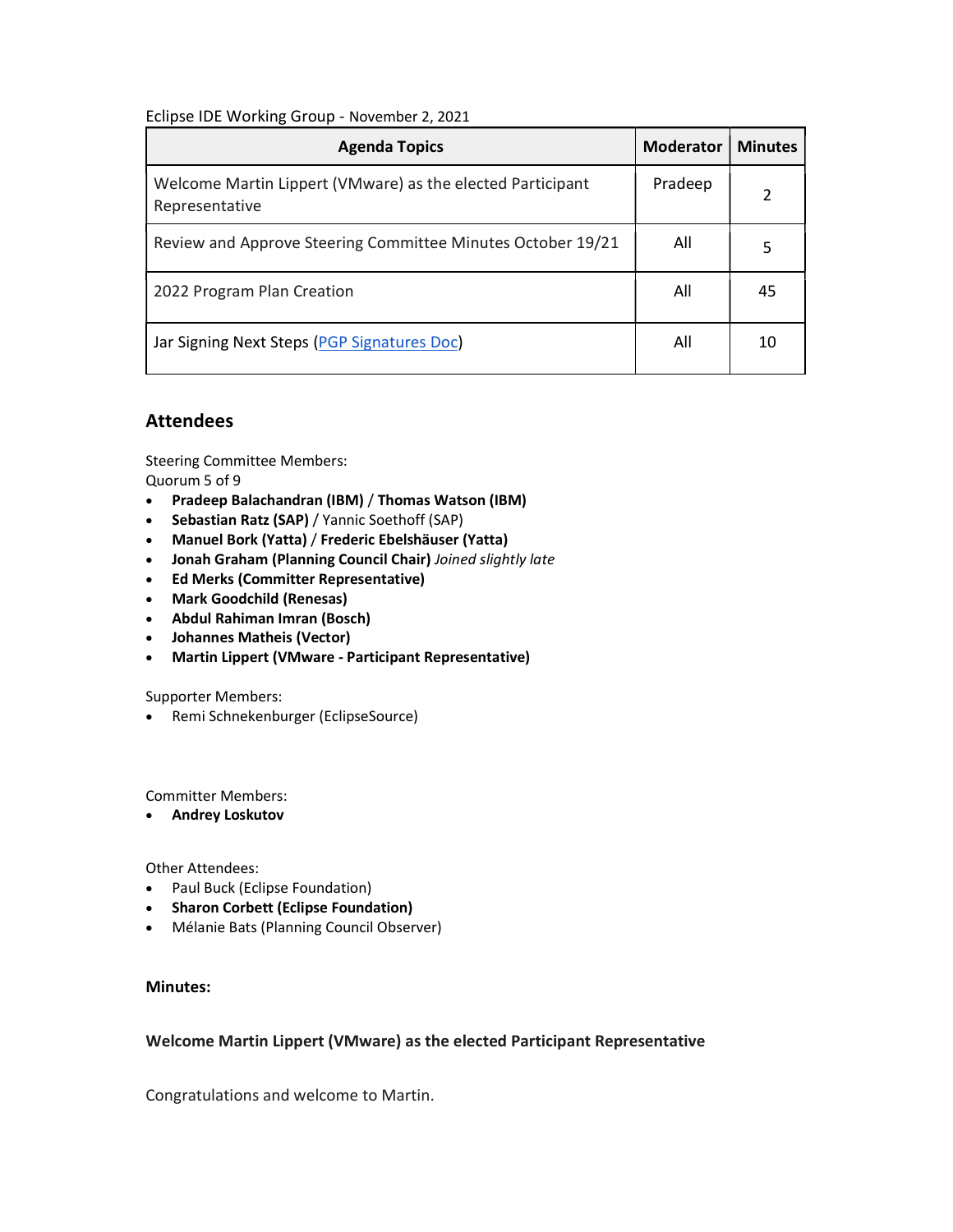Action: Martin asked Sharon to share the Google drive location.

#### Review and Approve Steering Committee Minutes October 19th

Motion: Approve Minutes of October 19th, 2021 - Manuel moves, seconded by Martin. RESOLVED, the Steering Committee unanimously approved the Minutes of Oct 19, 2021 on November 2, 2021

#### 2022 Program Plan Creation

Ideal to complete today or have an electronic vote later. Review the 2022 Program Plan today -

Try and encourage each audience : user base, product builders and new committers. Add this to our growth objectives.

Jonah: measuring our success against these at the end of the year. We have metrics for strategic members and sponsors. Jonah would be happy with 3 strategic members and 0 sponsors for example. Pradeep agrees we need to get into self-sufficiency so need at least one more strategic member.

Sebastian: Suggests changing the text to "Aim for at least", this is agreed.

Mark would like to keep "commercial" products in the growth objectives as these are companies more likely to join the working group and contribute resources or funds.

The 3 bullet points for growth are reduced to 2 and merged.

Sebastian: KPI is a precondition - not sure it should be visible in the program plan. Manuel: Perhaps change identify to monitor KPI. Pradeep would prefer to leave Identify in the 2022 Program Plan. Pradeep: No marketing in 2021 - we should consider this in 2022. Having some events.

Manuel suggests a whitepaper - showing how companies are using Eclipse, business model and so on.

Jonah: 2017 - Tracy and Jonah put together a chart of companies using CDT. This is now getting out of date. Doing something similar here might be very valuable work. Pradeep: Suggests bring domain into this as well.

Sebastian was suggesting showcases or blogs for planning for growth.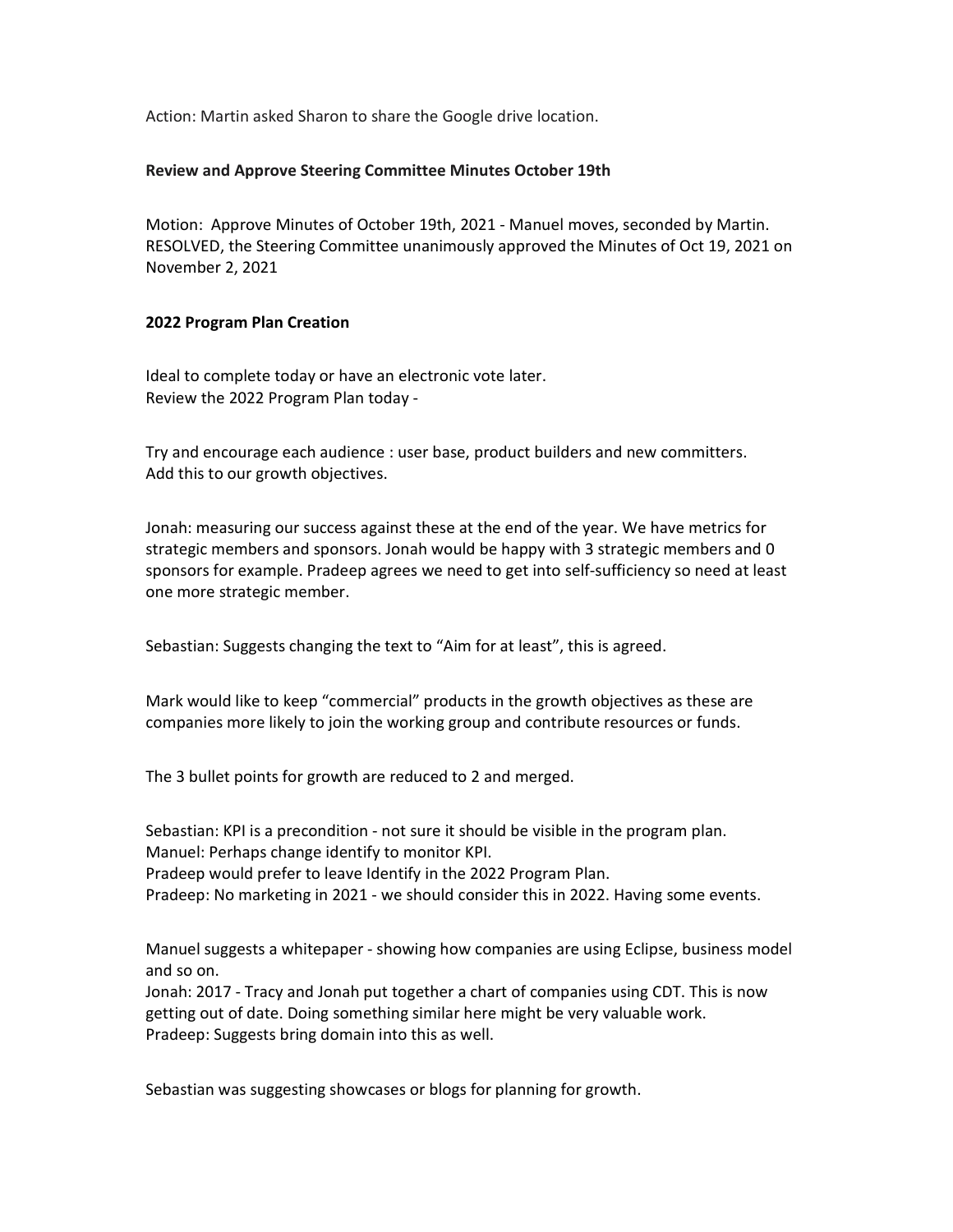Pradeep: Marketing? Eclipse Foundation marketing? Do we need special funds for this? Sharon: Yes, marketing funding would be needed. However internal marketing might be able to handle it depending on the request.

We should plan, the Eclipse Foundation look at the objectives and then put aside the budget needed to achieve the objectives.

Pradeep: Eclipse Foundation setup booths at conferences. Can we suggest that certain projects are showcased?

Sharon: EF has a booth at the conference and then someone from the WG would attend and evangelise whatever is needed. EF can support working groups to be at the conferences. Pradeep: Who drives it? WG or the EF?

Sharon: If this is a requirement for the WG then we should add this to the plan and then the EF will analyse the requirements and set up the budgets.

Sharon says these are the line items.

Advertising, content creation, swag, conference participation and social media. We will do this in 2022 and more proactively advertise the projects and WG.

Pradeep: University relations or programs? E.g. Projects for Google Summer of Code. Sharon: Did not think Summer of Code happened this year.

Manuel: Thinks this is a good idea - often looking for smaller work items for students for example to work on. Would be great to tag these issues in some way to encourage new developers/committers.

Johannes: To innovation - objective to support new hardware platform and provide support for dark themes, high dpi, etc.

Generally this is agreed: these items have also been pushed from the planning council top items.

Program Plan 2021 https://docs.google.com/presentation/d/1arJsbjuBPJblMiGxF8clyEjJCmJ27QQAEWZN73Z2w gM/edit?usp=sharing

Manuel: Would like a KPI for maintaining the user base and increasing it. Sebastian: Need to show at the end of the year that the objective had a benefit. Manuel: Objective to increase the adoption - do this by engaging with the community. Pradeep: Objective to increase this from the community engagements.

Growth - Objective modified to put the focus on "Increase Adoption" at the start of the sentence.

KPI will be added to the notes later.

Voting: Agree to vote today.